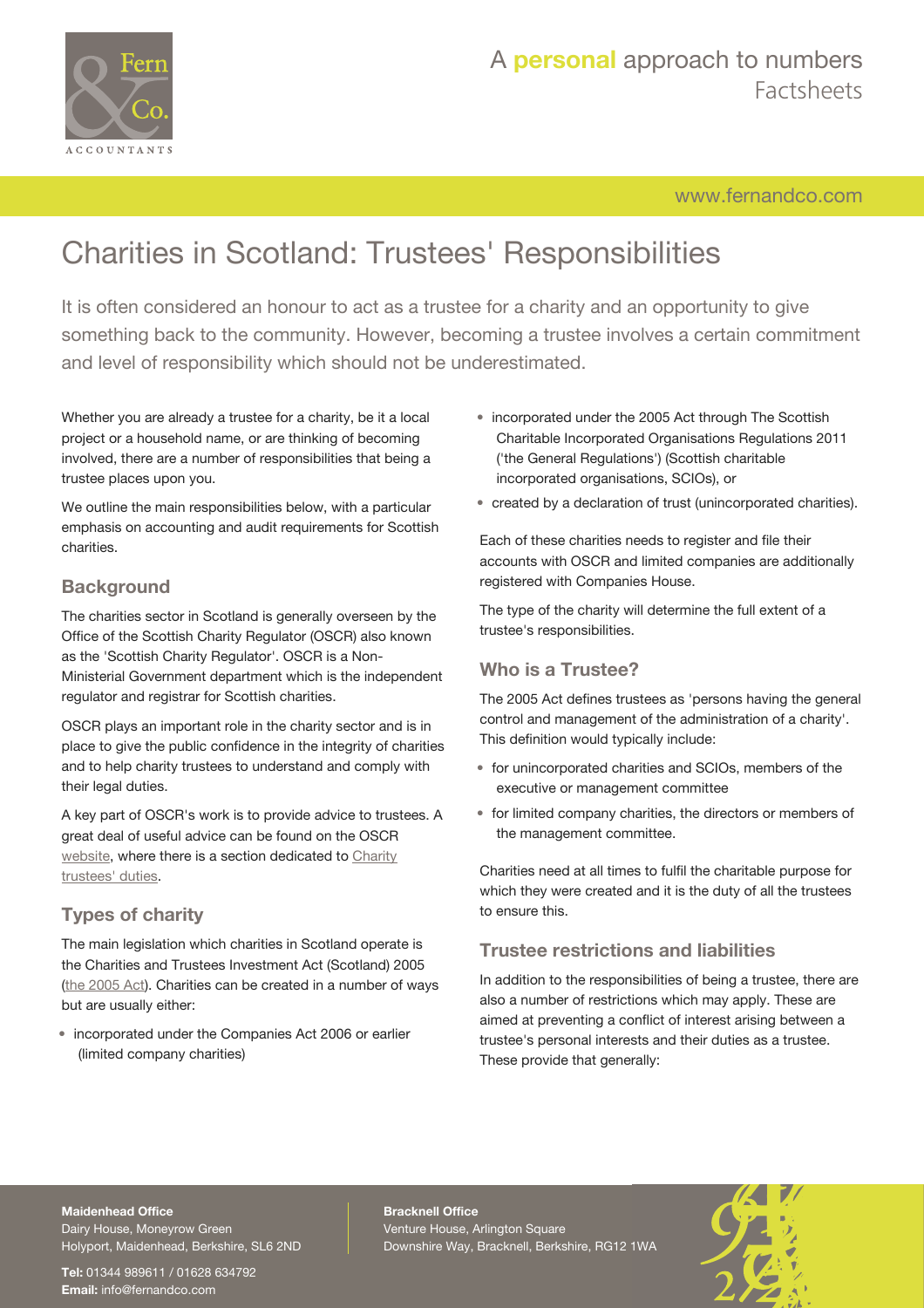

## A **personal** approach to numbers Factsheets

## [www.fernandco.com](http://www.fernandco.com)

- trustees cannot benefit personally from the charity, although reasonable out of pocket expenses may be reimbursed
- trustees should not be paid for their role as trustee.

There are limited exceptions to these principles which are set out in the 2005 Act. Where trustees do not act prudently, lawfully or in accordance with their governing document they may find themselves personally responsible for any loss they cause to the charity.

### **Trustees' responsibilities**

The OSCR guidance [Charity Trustee Duties](https://www.oscr.org.uk/managing-a-charity/trustee-duties) explains what it means to be a trustee and how to become one. Trustees have full responsibility for the charity and a general duty to act in the interests of the charity. This means they should:

- operate in a way which is consistent with the charity's charitable purposes
- follow the law and the rules in the charity's governing document
- act with care and diligence
- manage any conflict of interest between the charity and any person or organisation that may appoint the charity's trustees.

Trustees have a duty to make sure that their charity's funds are only applied in the furtherance of its' charitable objects. They need to be able to demonstrate that this is the case, so they should keep records which are capable of doing this.

Charity trustees must put the interests of the charity before their own needs or those of any relatives or business interests. Where a decision must be taken where one option would be in the interests of a trustee and another in that of the charity a trustee should make sure the other trustees know of the conflict and should not take part in the discussion or decision.

The OSCR quidance [Charity Trustee Duties](https://www.oscr.org.uk/managing-a-charity/trustee-duties) also provides information on some specific duties contained in the 2005 Act. The guidance sets out trustees' duties to:

- **updating your charity's details** provide all the information needed to keep the Scottish Charity Register up to date
- **reporting to OSCR** comply with the statutory duty to supply certain information to OSCR regarding annual monitoring, charity accounting and making changes to your charity
- **financial record keeping and recording** keep proper accounting records and prepare an annual statement of account and annual report which are externally scrutinised and sent alongside the annual return to OSCR
- **fundraising** take control of how the charity raises funds
- **provide information to the public**.

These duties are shared by every individual in charge of the charity. No individual charity trustee (for example the Chair or Treasurer) has more responsibility than any other trustee.

#### **Accounting requirements**

The 2005 Act requires that charities:

- keep full and accurate accounting records (and funds requirements are of particular importance here)
- prepare charity accounts and an annual report on its activities
- ensure an audit or independent examination is carried out
- submit an annual return, annual report and accounts to OSCR (and, for limited company charities, to Companies House).

The extent to which these requirements have to be met generally depends upon the type of charity and how much income is generated.

#### **Maidenhead Office**

Dairy House, Moneyrow Green Holyport, Maidenhead, Berkshire, SL6 2ND

**Tel:** 01344 989611 / 01628 634792 **Email:** [info@fernandco.com](mailto:info@fernandco.com)

**Bracknell Office** Venture House, Arlington Square Downshire Way, Bracknell, Berkshire, RG12 1WA